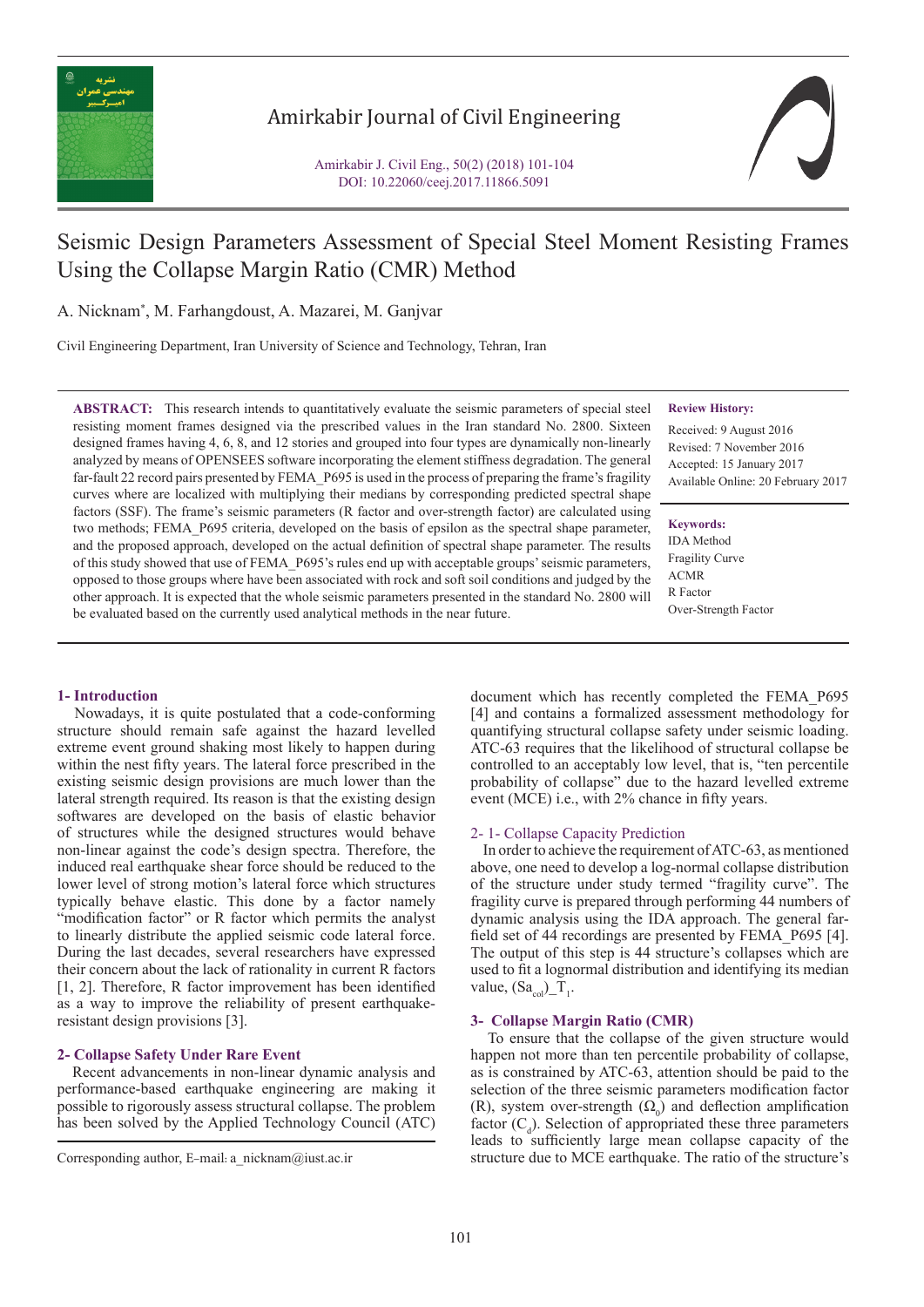mean collapse capacity to the MCE's spectral ordinate at  $T<sub>1</sub>$ is called CMR as shown by Equation 1.

$$
CMR = \hat{S}_{CT} / S_{MT}
$$
 (1)

#### **4- Spectral Shape Effect (SSF)**

FEMA P695 [4] presented a framework to adjust the median collapse obtained from the fragility curve,  $Sacol(T_1)$ , to that of the hazard levelled target event (MCE) by spectral shape factor (SSF). Equations 2 and 3 present the formula for calculation of SSF. Where  $\mathcal{E}_0(T)$  and  $\mathcal{E}_0(T)$ <sub>records</sub> in Equation 3 are the site's most likely mean epsilon at the site under study and the mean epsilon corresponding to the 44 far-field general set respectively and  $\mu$ <sup>*T*</sup> represents the ductility factor (as shown in Figure 2 of Persian Version). An adjustment is made between the above mentioned CMR by SSF which leads to Equation 4.

$$
\beta_1 = 0.14(\mu_T - 1)^{0.42}; \mu_T = \delta_u / \delta_{y, f} \le 8 \tag{2}
$$

$$
SSF = \exp[\beta_1(\overline{\mathcal{E}}_0(T) - \overline{\mathcal{E}}_0(T))_{records})]
$$
 (3)

$$
ACMR = SSF \times CMR \tag{4}
$$

 In fact, Equation 4 ensures that the MCE's spectral ordinate at  $T_1$  remain under the ten percentile probability of collapse.

# **5- Modification Factor (R), System Over Strength (Ω<sup>0</sup> )**  and Deflection Amplification Factor  $(C_d)$

 These factors are fundamentally critical in the specification of seismic design loading. The structural seismic parameter (R factor) explicitly is used to reduce the real sheaf base force in the form of Equation 5 expressed as:

$$
V = \frac{Sa_{MCE}(T_1)/1.5}{R/I} \times W
$$
\n<sup>(5)</sup>

 Where, R and I are the reduction and importance factors respectively. The nominator of Equation 5 shows the hazard levelled extreme target event spectral amplitude at the structure's first mode period (MCE) (2% chance in 50 year) divided by 1.5 to convert it the code's design spectral amplitude. It is important to note that the nominator in Equation 5 should be replaced by spectral amplitude corresponding to ten percent probability of exceedance if the Iran standard code (2800) is used which convert Equation 5 to Equation 6 expressed as:

$$
V = \frac{S a_{PE=10\%}(T_1)}{R/I} \times W \quad \text{or} \quad V = \frac{A \times B(T_1)_{2800}}{R/I} \times W \quad (6)
$$

The over-strength,  $\Omega_0$  and the deflection amplification factors,  $(C_d)$ , prescribed in the code's provisions, are two non-linear related seismic parameters which is implicitly correlated to R factor [5].

#### 5- 1- Structure's Selected R Factor Evaluation

 The ability to accurately and reliably quantify R factor is important for evaluating the current building seismic design code standard (2800 in this study). In particular, the evaluation method presented in NIST [3] is significantly useful for evaluating not only code-conforming designs but also the new seismic force-resisting systems being proposed for adoption.

# **6- Uniform Risk Factor, R**<sub>U10%</sub>

 As already stated, the current evaluation of structures should be performed within a group of identical structural resisting systems such as moment frames or braced frames. Based on ATC-63, the acceptable mean collapse capacity probability of a grouped structure (e.g., 4 types of moment frame systems on specific site soil condition) (what is carried out in this study), based on the total system collapse uncertainty, is taken as 10% while each individual structure is 20%.

 The value of a uniform risk factor, RU10%, is the R factor of the structural model of interest that corresponds approximately to a 10% probability of collapse [3]. Its mathematic form for United State design procedure is shown by Equation 3a expresses as Equation 7a:

$$
R_{U10\%} = \left[\frac{S_{MT} / 1.5}{V / W}\right] \left[\frac{ACMR_i}{ACMR_{10\%}}\right]
$$
 (7a)

 The numerator of Equation 7a represents the risktargeted site's spectral acceleration corresponding to MCE earthquake (2% chance in 50 year) [5] divided by 1.5 and the denominator is the seismic design coefficient (Cs). However, for the reason that Iran's seismic code doesn't deal with risktargeted spectral acceleration, the first term in Equation 7b reduces to simple hazard-based R factor (non-risk targeted) corresponding to structure's life safety performance (10% chance in 50 year). Therefore, for the Iran standard No. 2800, Equation 7a changes to Equation 7b expressed as:

$$
R_{U10\%} = \left(\frac{ABI/R}{V/W}\right) \left(\frac{ACMR_i}{ACMR_{10\%}}\right) = R_{2800} \left(\frac{ACMR_i}{ACMR_{10\%}}\right) \quad (7b)
$$

#### **7- Results and Conclusion**

 The R factors prescribed by 2800 code for sixteen SMF steel structures varying in height from 4 to 12 stories and built at far field sites with four different site soil conditions are evaluated using the criteria presented in FEMA\_P695 [4] and NIST [3]. The mean collapse capacity prediction Equation 8 proposed by Nicknam et al. [6], in the form of geo-metric mean, is used to calculate the numerator of Equation 7b., Equation 8 is a spectral shape based approach which has been established using 78 far-field recordings. Full description of Equation 4 is found at [6]. The mathematic form of Equation 8 is expressed as:

$$
Sa_{col-cap}(T_1) = Sa_{GM-MCE}(T_1) \times
$$
\n
$$
\left[3.86\left(\frac{2Sa_{MCE-GM}(T_1) + Sa_{MCE-GM}(2T_1)}{Sa_{MCE-GM}(T_1) \times Sa_{MCE-GM}(2T_1)}\right)e^{0.528/T_1}RDR_{ult-str}^2 + 1.629\right]
$$
\n(8)

Where,  $Sa_{GMMCE}(T_1)$  and  $SaGM-MCE(2T_1)$  are the spectral acceleration at the first mode period of the structure under